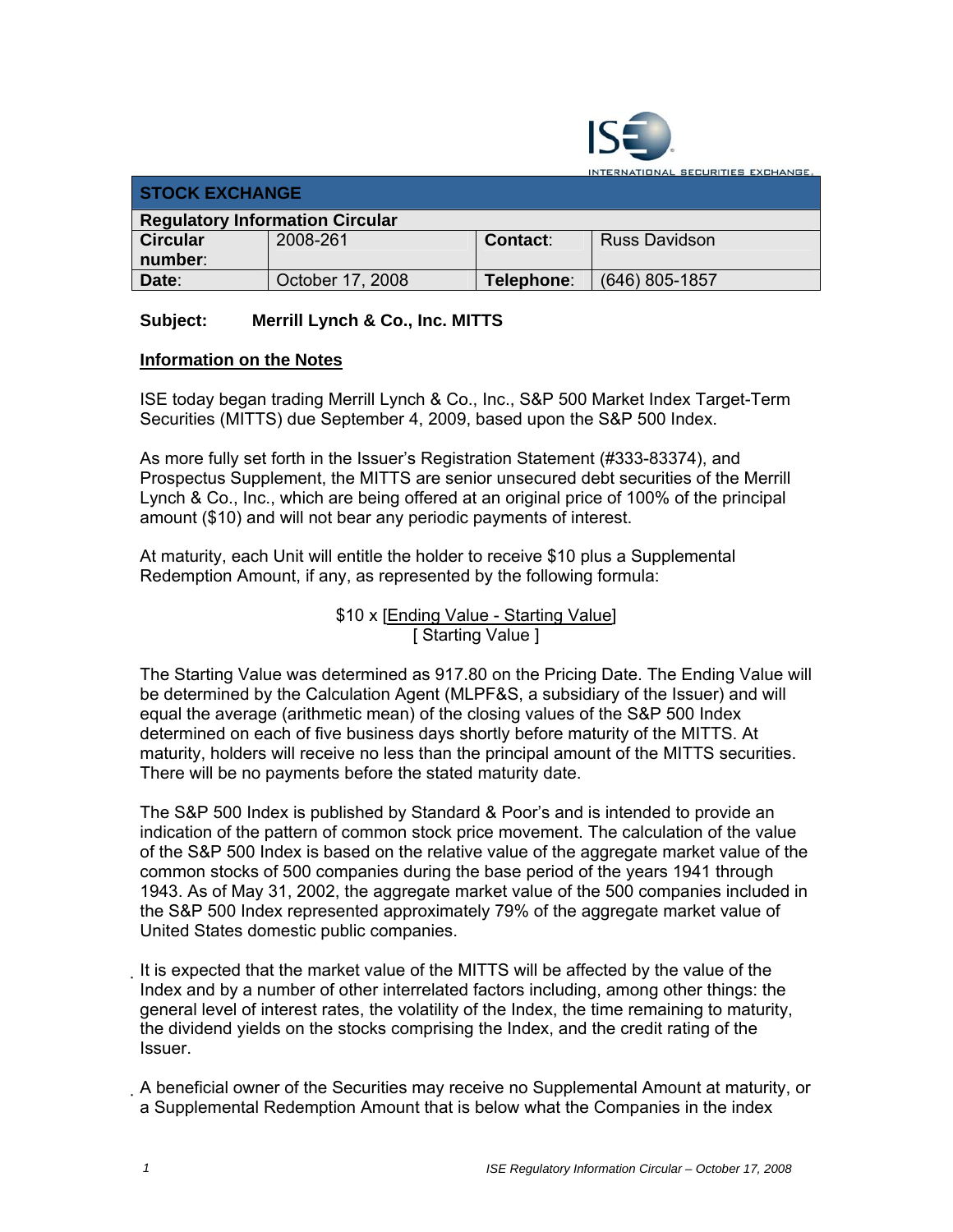would pay as interest on a senior debt security with a similar maturity as that of the MITTS. The return of principal of the MITTS at maturity and the payment of the Supplemental Redemption Amount, if any, may not reflect the full opportunity costs implied by inflation or other factors relating to the time value of money.

The return a holder will receive on the MITTS, if any, will not be the same as the return that you would earn if you actually owned each of the common stocks underlying the Index and received the dividends paid on those stocks.

Ownership of the MITTS will be maintained in book-entry form by or through The Depository Trust Company. Beneficial owners of MKP will not have the right to receive physical certificates evidencing their ownership under very limited circumstances.

MKP will be quoted and trade as an equity issue in round lots of 100, and will trade "flat" without accrued interest.

Trading in the shares on ISE is on a UTP basis and is subject to ISE equity trading rules. The shares will trade from 9:00 a.m. until 4:00 p.m. Eastern Time. Equity Electronic Access Members ("Equity EAMs") trading the shares during the Pre-Market Session are exposed to the risk of the lack of the calculation or dissemination of underlying index value or intraday indicative value ("IIV"). For certain derivative securities products, an updated underlying index value or IIV may not be calculated or publicly disseminated in the Pre-Market hours. Since the underlying index value and IIV are not calculated or widely disseminated during Pre-Market hours, an investor who is unable to calculate implied values for certain derivative securities products during Pre-Market hours may be at a disadvantage to market professionals.

Equity EAMs also should review NASD Notice to Members 03-71 for guidance on trading these products. The Notice reminds members of their obligations to: (1) conduct adequate due diligence to understand the features of the product; (2) perform a reasonable-basis suitability analysis; (3) perform customer-specific suitability analysis in connection with any recommended transactions; (4) provide a balanced disclosure of both the risks and rewards associated with the particular product, especially when selling to retail investors; (5) implement appropriate internal controls; and (6) train registered persons regarding the features, risk and suitability of these products.

**This Regulatory Information Circular is not a statutory Prospectus. Equity EAMs should consult the Trust's Registration Statement, SAI, Prospectus and the Fund's website for relevant information.**